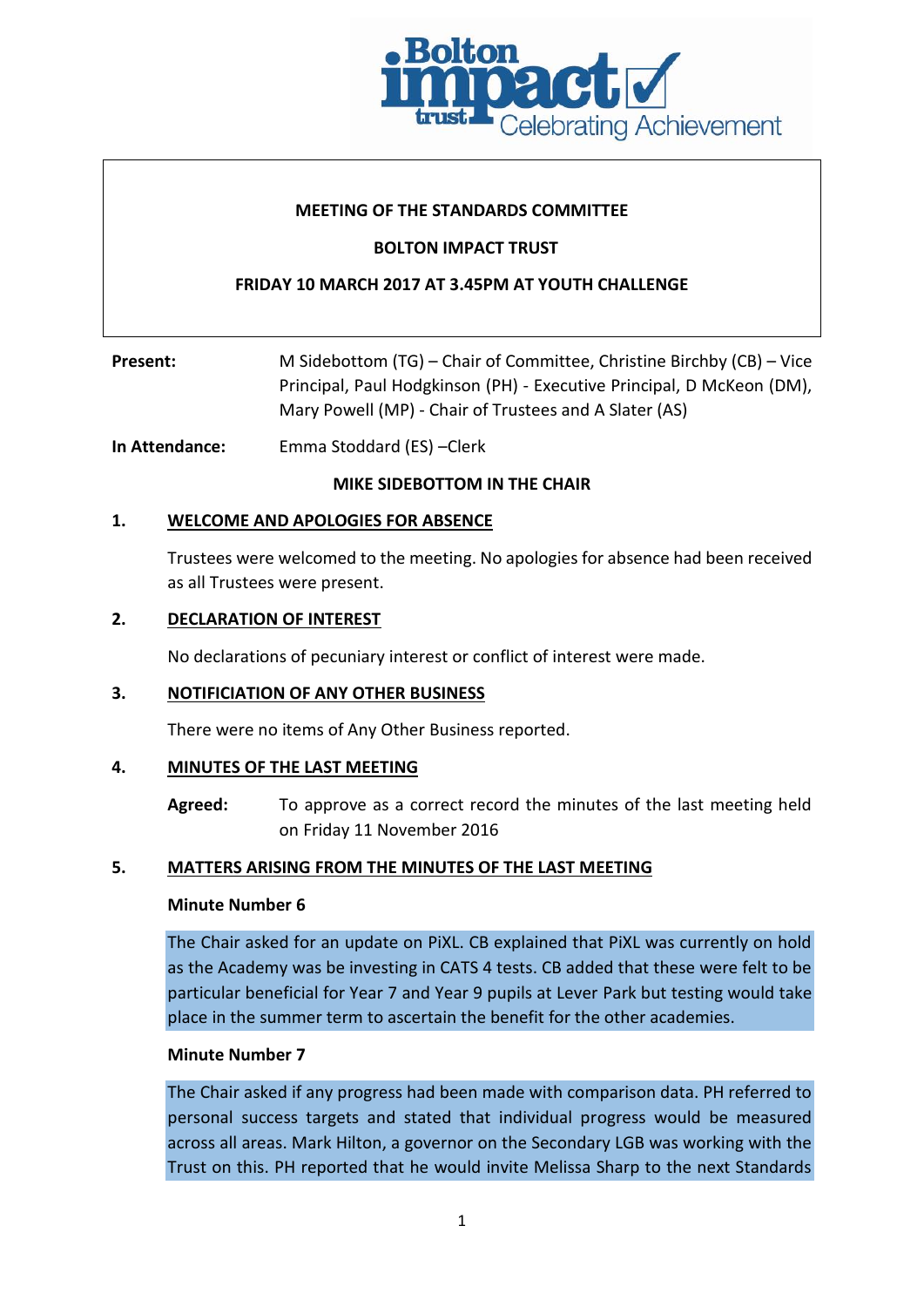

Committee meeting to present further information on Personal Success Tragets to governors.

**Action:** Clerk (next Standards Committee agenda)

DM joined the meeting.

#### **Minute Number 8**

MP requested an update on the Teaching & Learning that had been judged as Grade 3 and 4 at the last meeting. CB reported that significant improvements had since been made.

# **Minute Number 11**

In response to questions CB reported that huge process had been made in maths at Lever Park.

DM asked if the Trust had yet made links with Dave Swan from Ladybridge High School who was also Chief Examiner at Edexcel. CB reported that she would contact Mr Swan.

**Action:** CB (contact D Swan)

#### **6. SIP NOTE OF VISIT**

The School Improvement Professional's Rolling Note of Visit (NoV) 2016/17 for Bolton Impact Trust had been emailed prior to the meeting. Trustees had been asked to give consideration to the following areas:

- To analyse and discuss the Note of Visit
- Action points from the Note of Visit
- To make recommendations on how the Note of Visit can be improved

Trustees discussed the NoV and whether this was suitable for the needs of the Trust. A Trustee stated that much of the report was no longer relevant for academies and the NoV would need to be updated to reflect this. RAG and KPIs needed to be appropriate as otherwise successes could be seen as failures.

Trustees discussed whether the format was effective or whether a separate NoV was needed for each academy. A Trustee commented that a joint NoV did not show the contextual challenges of each academy and added that it was not possible to compare a child in Youth Challenge provision against a high attainer in the Young Mums Unit. DM stated that personal flight paths were needed.

MP suggested that the NoV could focus on specific areas / topics i.e. Teaching & Learning across each academy, making the visits very focused.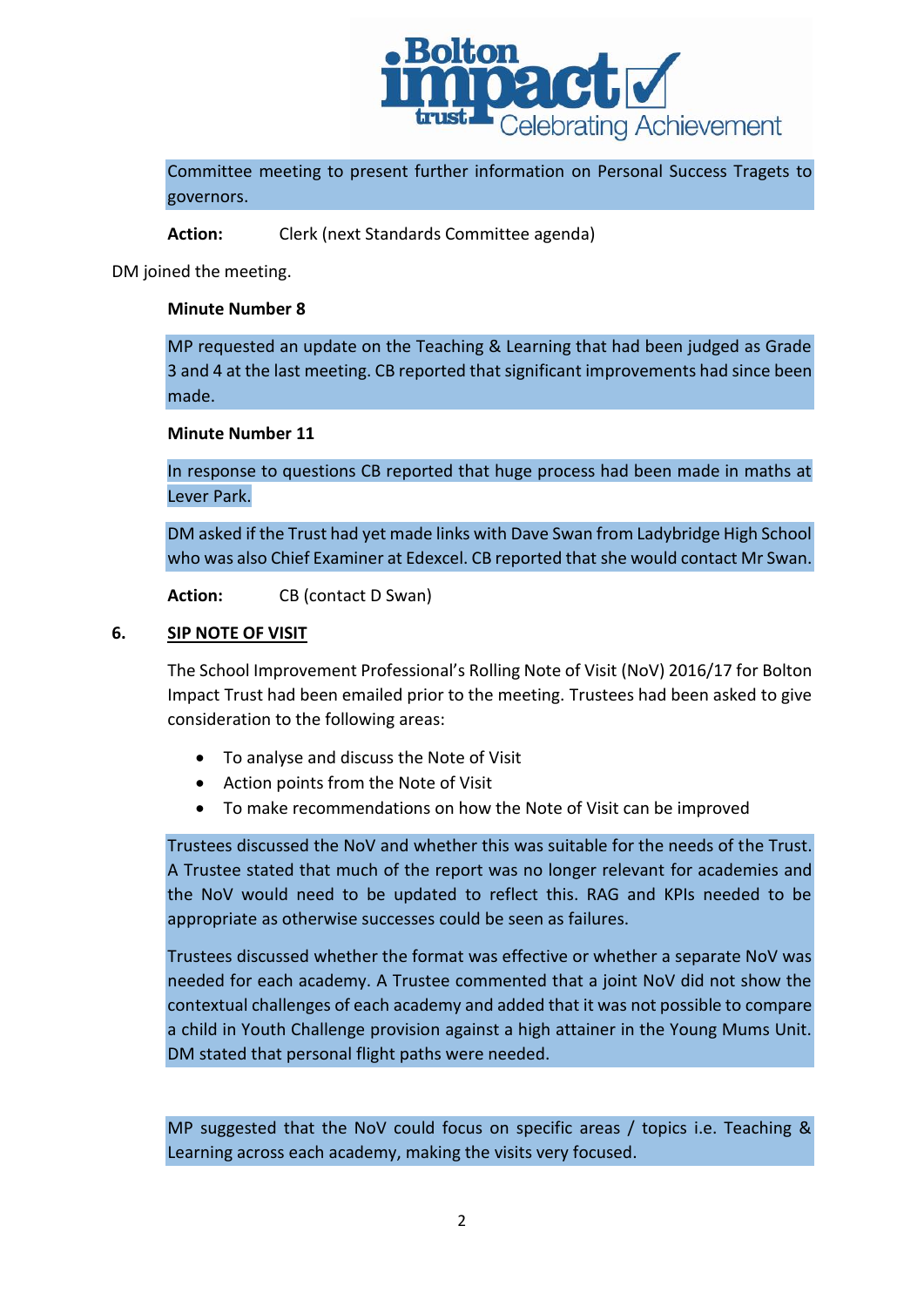

PH stated that the SIP had not yet been into the Young Mums Unit or Park School, due to time constraints, and asked Trustees whether they felt that another SIP needed to be allocated to these academies. Trustees agreed that Mrs D'Arcy had worked hard to become familiar with the academies within the Trust and suggested that additional hours could be offered instead.

Trustees discussed what aspects of the report needed to remain or be added, suggestions included:

- Attendance data from previous years for comparison
- Consideration to be given as to whether behaviour should be included
- Consistency in figures presented either number of pupils, percentages or both
- Maths and English data for each academy
- Disadvantaged data for Park School needed to be added
- Parental engagement and Involvement with other agencies to be removed
- A timeframe for each academy (one side of A4)
- That further links could be developed with Portfolio Holders on the LGBs.

MP referred to page 23 of the NoV and noted some caution that the overall Trust outcomes were being compared with national data for mainstream pupils.

PH reported that the curriculum that had been inherited at Lever Park was not fit for purpose. This was in the process of being re-branded and was expected to have a profound effect on pupils' learning. MP referred to page 24 of the report and suggested that a strategic overview for each academy be provided. AS agreed that the current format showed the offer but not the curriculum model.

DM referred to the need for 'data tracking evidence for all pupils across the Trust to pinpoint progress against targets' and stated that a system needed to be in place so any requests made by the Trust were filtered down. Clear success criteria needed to be set for this to be measured.

Trustees agreed that a huge amount of work had taken place in producing the NoV, however a more succinct report was needed for Trustees to be able to scrutinise the information effectively. DM suggested that succinct termly reports with a termly focus be supported by a comprehensive annual NoV.

Trustees agreed that the reports should focus on the following areas:

Teaching & Learning

Leadership & Management – Curriculum, Systems of Accountability

Outcomes – Personal Success Targets, English & Maths progress, Attendance, Destinations, Behaviour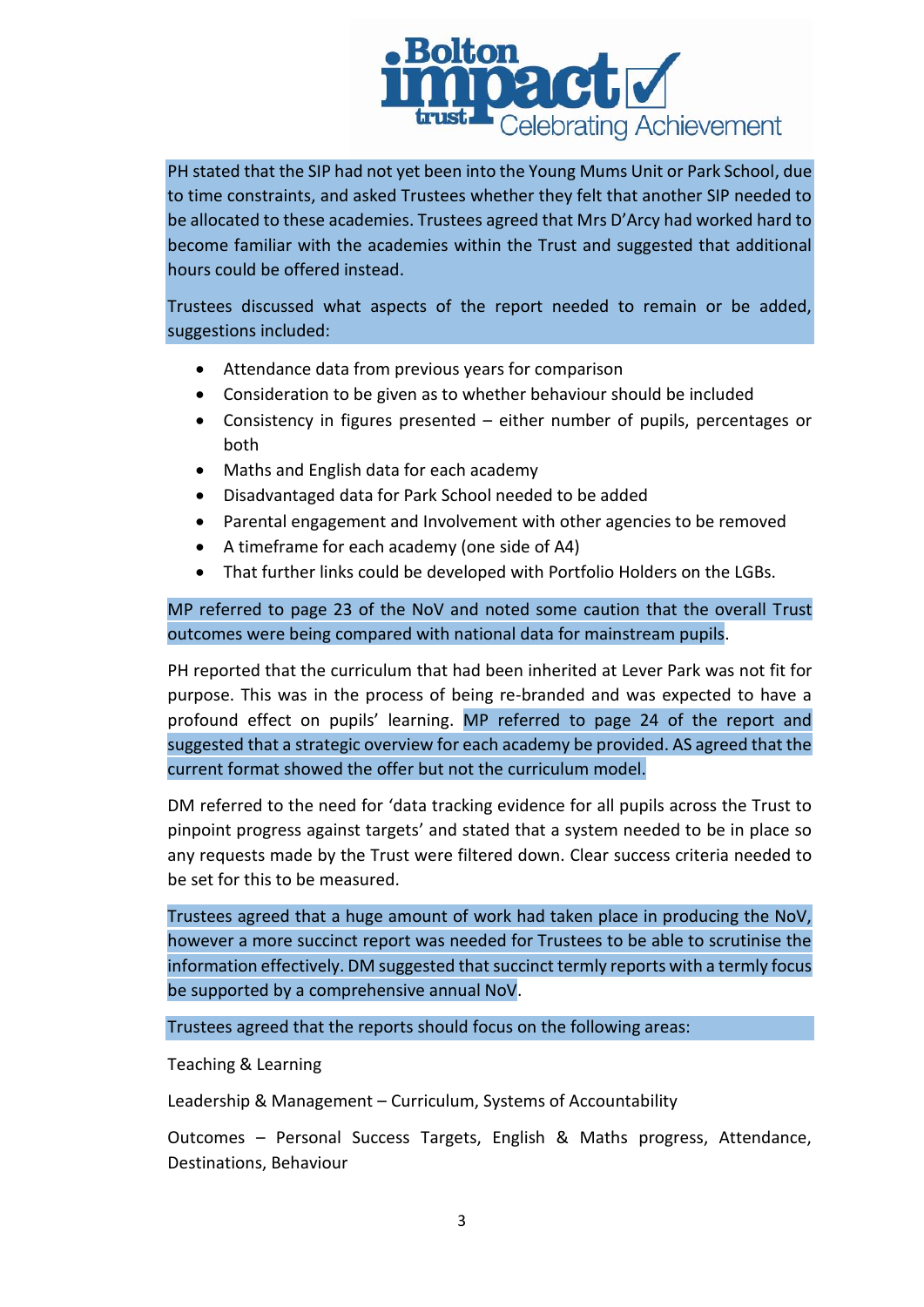

It was suggested that Mr Pound's report (Primary SIP) be provided at the next meeting for comparison.

PH reported that he was due to meet with Mrs D'Arcy the following week and would discuss the points raised at this meeting to agree a suitable format for the NoV moving forward. MS requested that a revised template be provided.

# **7. AGENDA PRIORITIES FOR THE NEXT STANDARDS COMMITTEE MEETING (LINKING WITH TERMS OF REFERENCE)**

The agenda priorities for the next meeting were agreed as follows:

- Template for NoV
- 10 minute presentation on Personal Success Targets
- Curriculum models for each academy
- Brief report on the implementation of 4 point lessons across the Trust
- Overall % for Teaching & Learning (Good or Better) and actions to improve
- Easter KPIs
- SEF judgement for academies
- Update on Leadership & Management in each academy
- NLE / SLE involvement

It was agreed that all future agendas would be centred on the three keys areas:

- Teaching & Learning
- Leadership & Management
- Personal Success Targets

## **8. DATES OF NEXT TRUSTEE COMMITTEE MEETINGS**

**Agreed:** That the next Standards Committee meetings be held as follows:

Friday 9 June 2017 at 11.00am

## **9. CONSENT TO ABSENCE**

All Trustees were present at today's meeting.

## **10. ANY OTHER URGENT BUSINESS**

## **10.1 Lever Park Academy Lead**

PH informed Trustees that it was no longer sustainable for him to continue to be the Acting Academy Lead at Lever Park and carry out his role as Executive Principal of the Trust, therefore an advertisement had been placed to recruit an Academy Lead at Lever Park with effect from September 2017.